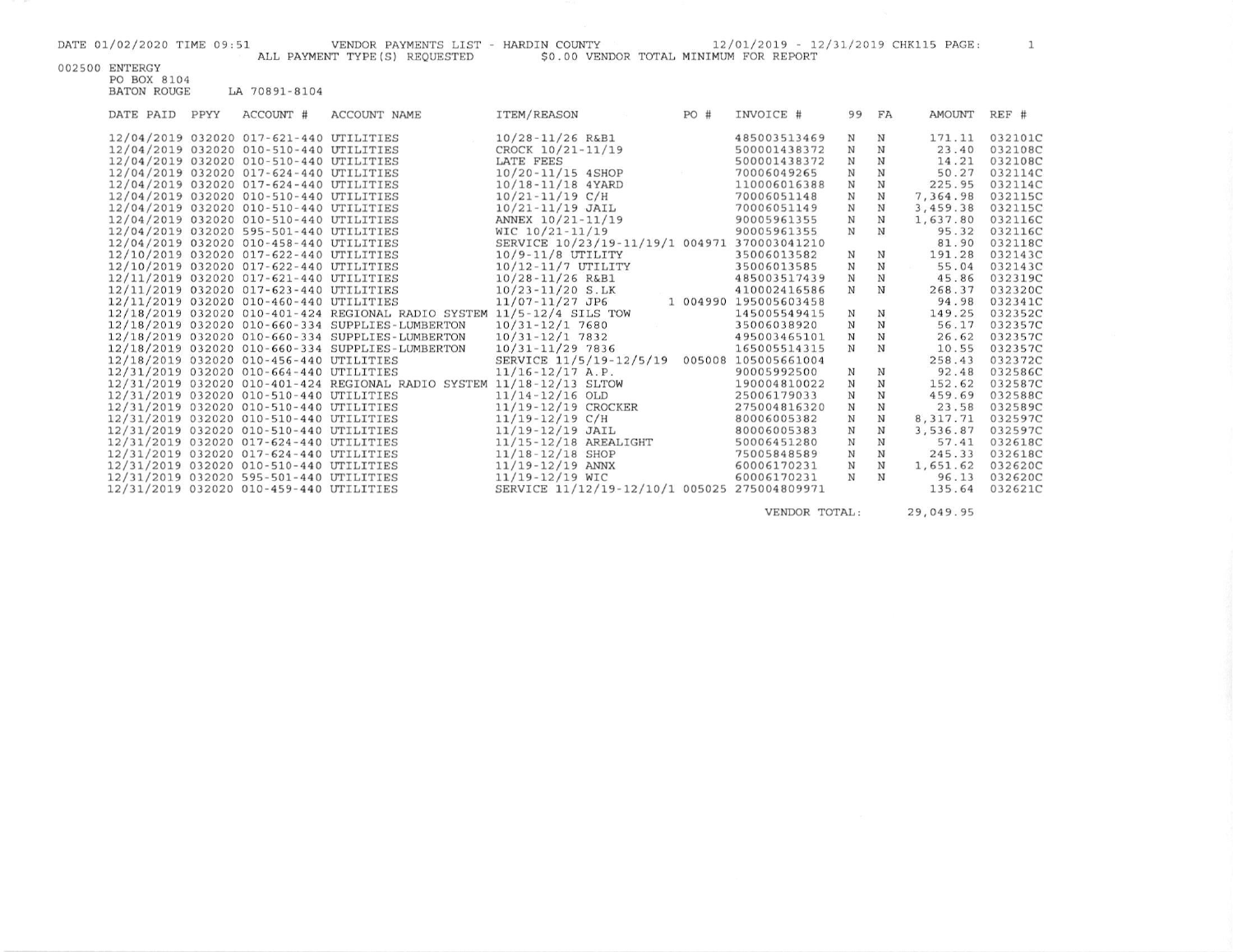$11/1 - 12/2$  N.ANX

11/4-12/3 CROCKER

11/1-12/2 UTILITY

 $11/1 - 12/2$  WIC

04006421-120

04006421-120

04006304-120

03003401-120

 $N$  $\mathbf N$ 

 $\mathbf N$  ${\bf N}$ 

VENDOR TOTAL:

 ${\bf N}$   ${\bf N}$ 

 $N$   $N$ 

47.04 032356C 233.11 032356C

8,773.36

13.57 032356C<br>83.49 032356C

204.05 032366C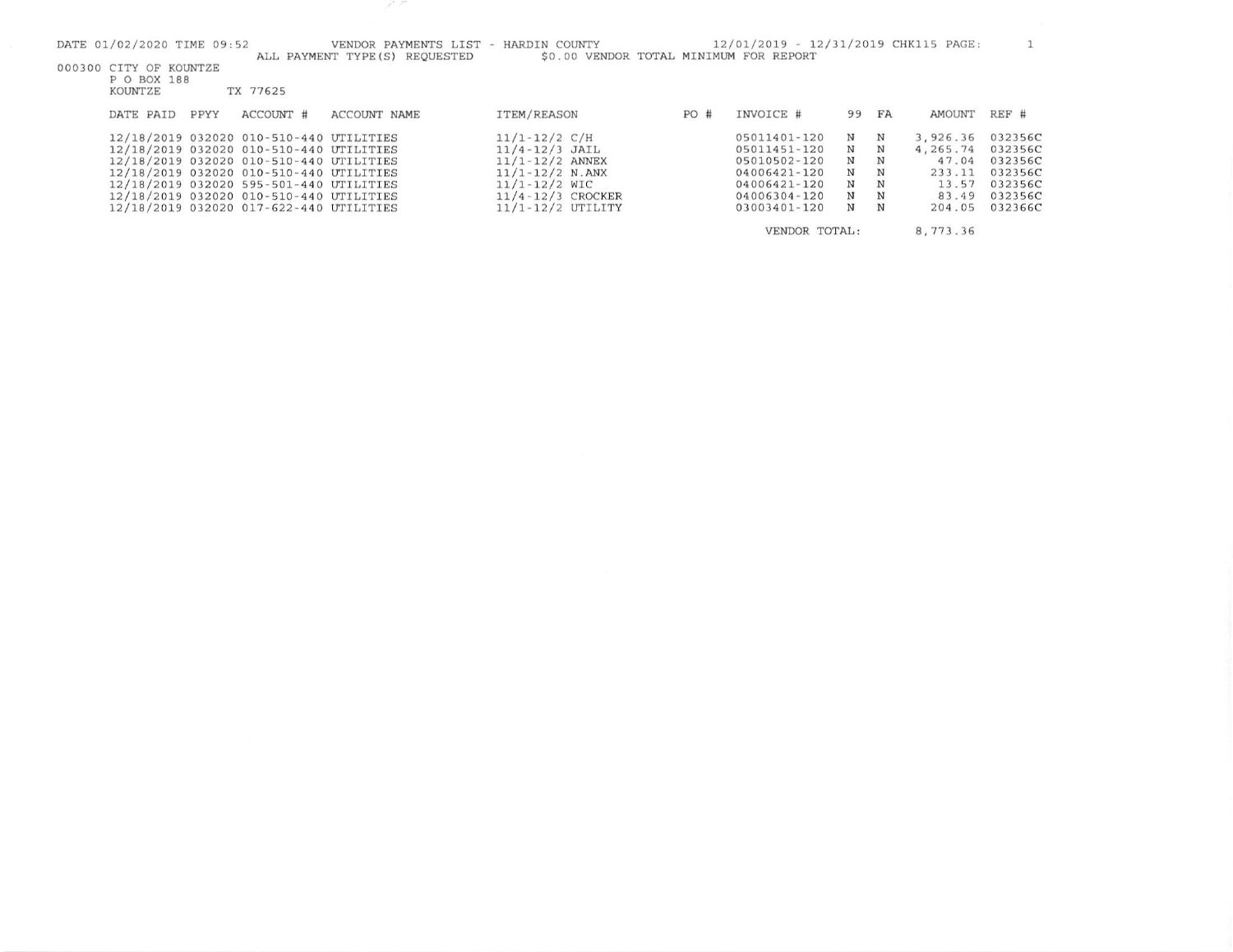| DATE 01/02/2020 TIME 09:52 |      |                                         | VENDOR PAYMENTS LIST - HARDIN COUNTY<br>ALL PAYMENT TYPE (S) REQUESTED | \$0.00 VENDOR TOTAL MINIMUM FOR REPORT |      | 12/01/2019 - 12/31/2019 CHK115 PAGE: |       |   |        |               |  |
|----------------------------|------|-----------------------------------------|------------------------------------------------------------------------|----------------------------------------|------|--------------------------------------|-------|---|--------|---------------|--|
|                            |      | 001792 WEST HARDIN WATER SUPPLY CORP    |                                                                        |                                        |      |                                      |       |   |        |               |  |
| P O BOX 286<br>SARATOGA    |      | TX 77585                                |                                                                        |                                        |      |                                      |       |   |        |               |  |
|                            |      |                                         |                                                                        |                                        |      |                                      |       |   |        |               |  |
| DATE PAID                  | PPYY | ACCOUNT #                               | ACCOUNT NAME                                                           | ITEM/REASON                            | PO # | INVOICE #                            | 99 FA |   | AMOUNT | REF #         |  |
|                            |      | 12/23/2019 032020 017-623-440 UTILITIES |                                                                        | $11/14$ READ                           |      | 1171-112619                          | N     | N |        | 17.50 032419C |  |
|                            |      |                                         |                                                                        |                                        |      | VENDOR TOTAL:                        |       |   | 17.50  |               |  |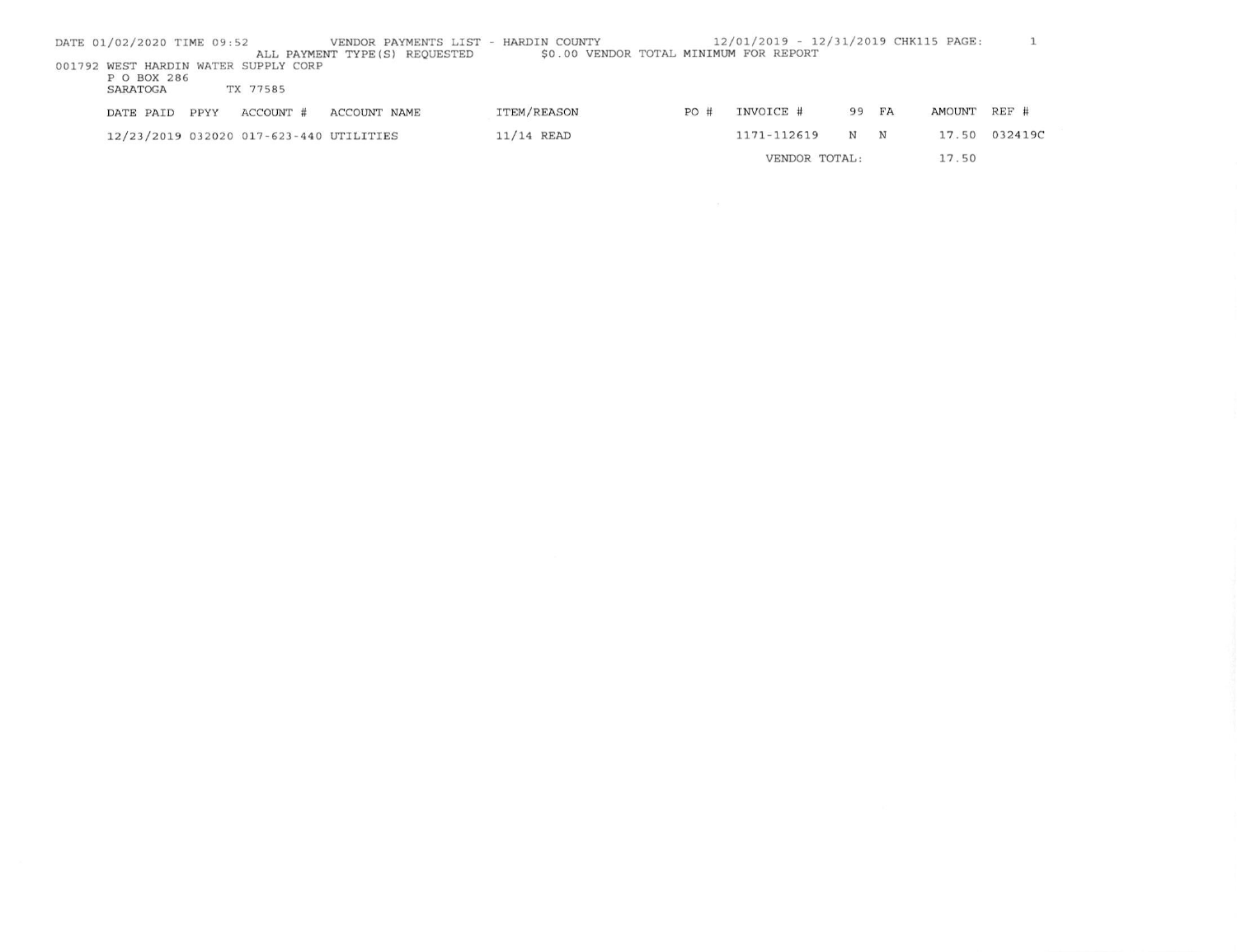| DATE 01/02/2020 TIME 09:52                                                                                                    |           | VENDOR PAYMENTS LIST<br>ALL PAYMENT TYPE(S) REQUESTED | HARDIN COUNTY<br>\$0.00 VENDOR TOTAL MINIMUM FOR REPORT    |     | 12/01/2019 - 12/31/2019 CHK115 PAGE:         |             |             |                           |                               |
|-------------------------------------------------------------------------------------------------------------------------------|-----------|-------------------------------------------------------|------------------------------------------------------------|-----|----------------------------------------------|-------------|-------------|---------------------------|-------------------------------|
| 000301 CITY OF SILSBEE<br>105 S. 3RD ST<br>SILSBEE                                                                            | TX 77656  |                                                       |                                                            |     |                                              |             |             |                           |                               |
| PPYY<br>DATE PAID                                                                                                             | ACCOUNT # | ACCOUNT NAME                                          | ITEM/REASON                                                | PO# | INVOICE #                                    | 99 FA       |             | AMOUNT                    | REF #                         |
| 12/11/2019 032020 017-622-440 UTILITIES<br>12/31/2019 032020 017-621-440 UTILITIES<br>12/31/2019 032020 017-621-440 UTILITIES |           |                                                       | 10/29-11/26 R&B2<br>11/12-12/10 OFFICE<br>11/12-12/10 SHOP |     | 040880001-11<br>160650001-12<br>160670001-12 | N<br>N<br>N | N<br>N<br>N | 348.10<br>111.70<br>16.25 | 032328C<br>032596C<br>032596C |
|                                                                                                                               |           |                                                       |                                                            |     | VENDOR TOTAL:                                |             |             | 476.05                    |                               |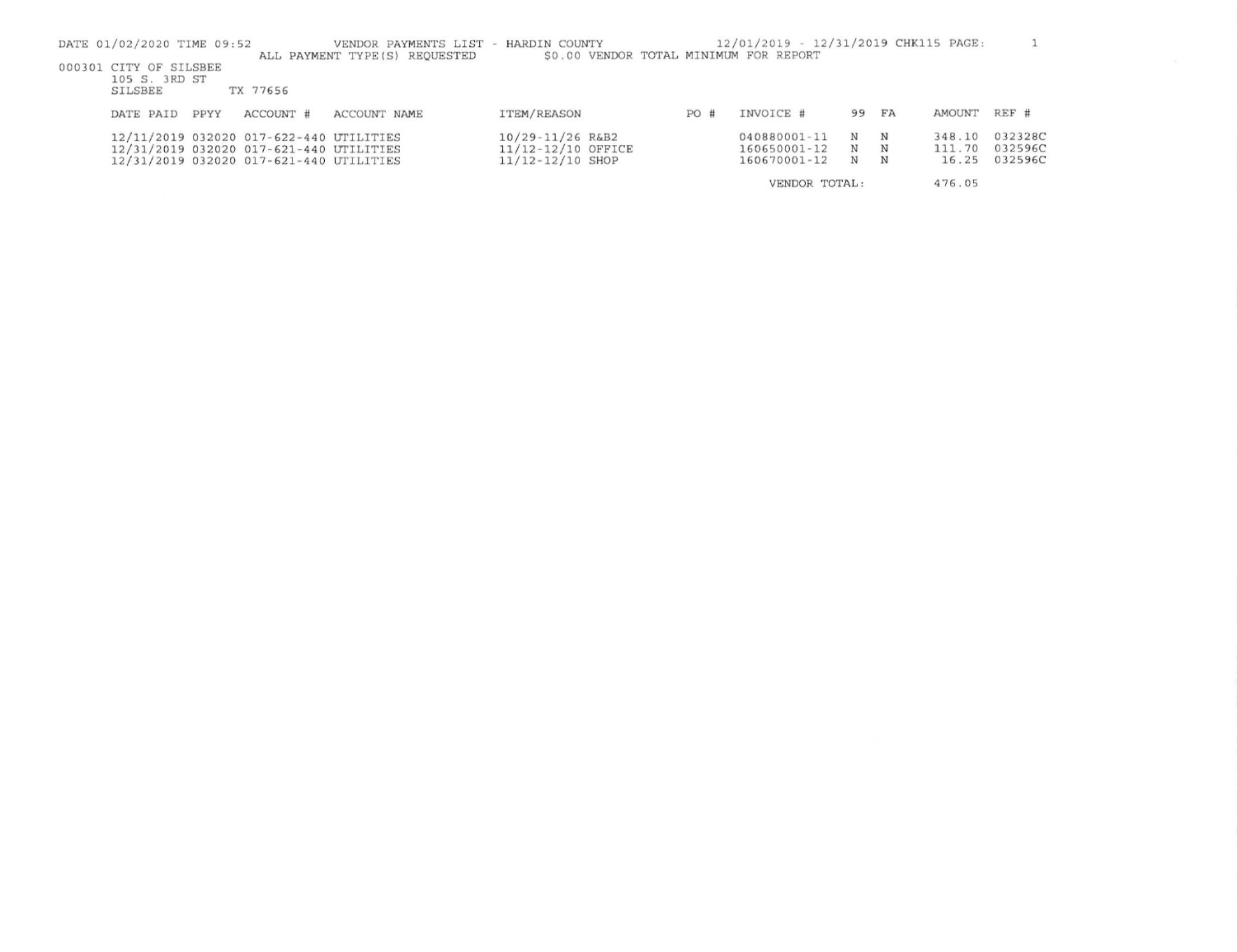| DATE 01/02/2020 TIME 09:52          |      |                                         | VENDOR PAYMENTS LIST - HARDIN COUNTY<br>ALL PAYMENT TYPE (S) REOUESTED | \$0.00 VENDOR TOTAL MINIMUM FOR REPORT |     | 12/01/2019 - 12/31/2019 CHK115 PAGE: |            |       |        |         |
|-------------------------------------|------|-----------------------------------------|------------------------------------------------------------------------|----------------------------------------|-----|--------------------------------------|------------|-------|--------|---------|
| 001126 LUMBERTON MUD<br>PO BOX 8065 |      |                                         |                                                                        |                                        |     |                                      |            |       |        |         |
| LUMBERTON                           |      | TX 77657                                |                                                                        |                                        |     |                                      |            |       |        |         |
| DATE PAID                           | PPYY | ACCOUNT #                               | ACCOUNT NAME                                                           | ITEM/REASON                            | PO# | INVOICE #                            |            | 99 FA | AMOUNT | REF #   |
|                                     |      |                                         | 12/23/2019 032020 010-660-334 SUPPLIES-LUMBERTON                       | $11/1 - 12/2$ CONCES                   |     | 02161507/120                         | $_{\rm N}$ | N     | 33.52  | 032429C |
|                                     |      | 12/31/2019 032020 017-624-440 UTILITIES |                                                                        | $11/8 - 12/9$ R&B4                     |     | 13191000/121                         | N N        |       | 56.51  | 032607C |
|                                     |      |                                         |                                                                        |                                        |     | VENDOR TOTAL:                        |            |       | 90.03  |         |